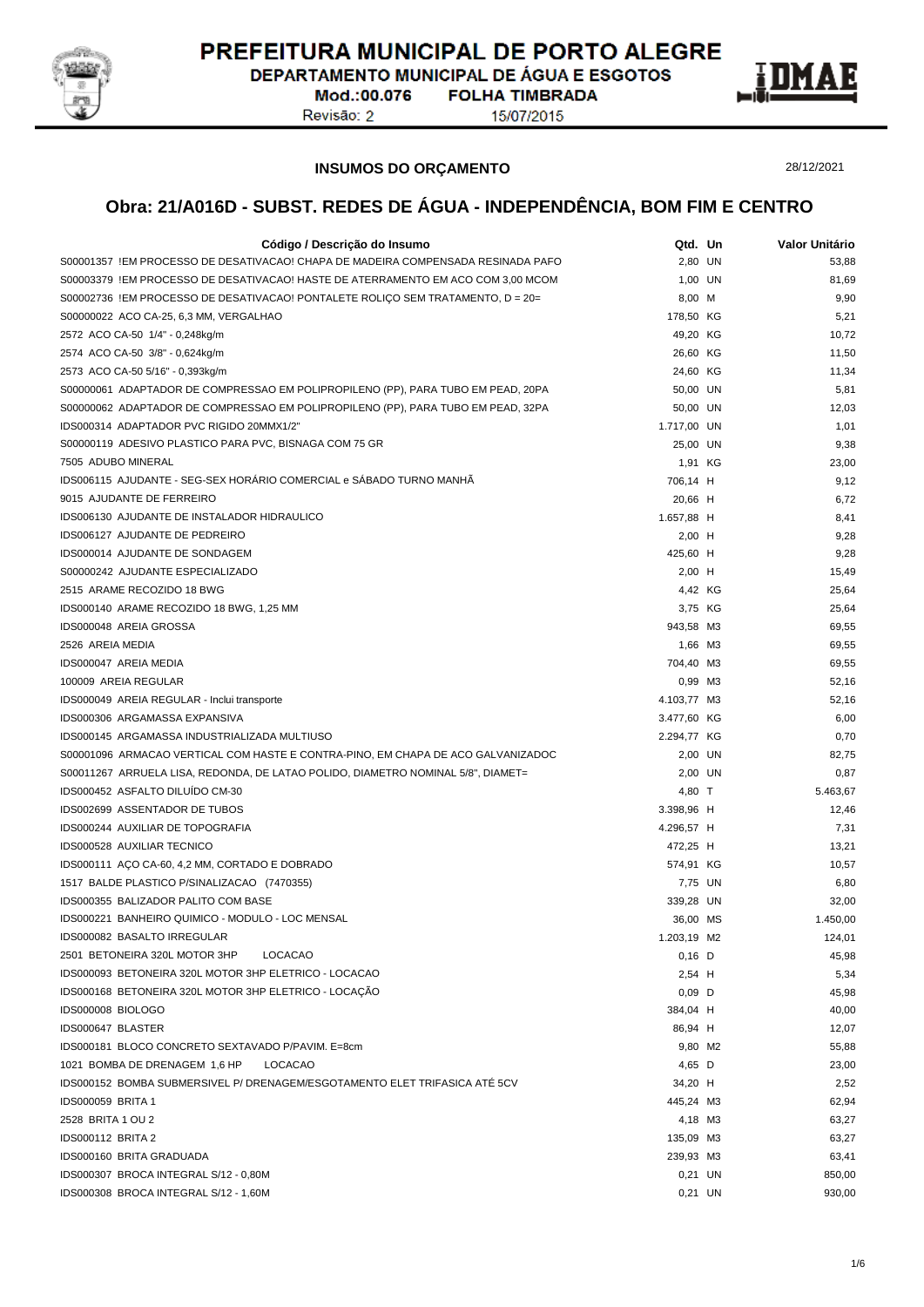

DEPARTAMENTO MUNICIPAL DE ÁGUA E ESGOTOS **FOLHA TIMBRADA** 

Mod.:00.076 Revisão: 2

15/07/2015



**INSUMOS DO ORÇAMENTO**

28/12/2021

| Código / Descrição do Insumo                                                     | Qtd. Un       | Valor Unitário |
|----------------------------------------------------------------------------------|---------------|----------------|
| IDS000309 BROCA INTEGRAL S/12 - 2,40M                                            | 0,21 UN       | 1.020.00       |
| S00039176 BUCHA EM ALUMINIO, COM ROSCA, DE 1", PARA ELETRODUTO                   | 2,00 UN       | 1,12           |
| IDS000443 CABO DE AÇO GALVANIZADO - DN 9,53MM (3/8")                             | 889,00 M      | 2,78           |
| S00000857 CABO DE COBRE NU 16 MM2 MEIO-DURO                                      | 3,00 M        | 16,49          |
| 2544 CAIBRO PINHO 3a. 8 x 8cm                                                    | $3,10$ M      | 36,86          |
| S00001062 CAIXA INTERNA/EXTERNA DE MEDICAO PARA 1 MEDIDOR TRIFASICO, COM VISOR,D | 1,00 UN       | 380,45         |
| IDS000315 CAIXA PADRÃO DMAE (HIDROMETRO)                                         | 140,00 UN     | 67,00          |
| IDS000247 CALCARIO DOLOMITICO                                                    | 4,61 KG       | 0,10           |
| IDS004759 CALCETEIRO - SEG-SEX HORÁRIO COMERCIAL e SÁBADO TURNO MANHÃ            | 3.862,08 H    | 10,45          |
| IDS000032 CAMINHÃO BASCULANTE S/ MOTORISTA - LOCACAO                             | 1.432,05 H    | 116,45         |
| IDS000164 CAMINHÃO PIPA 6000L C/ ESPARGIDOR S/ MOTORISTA                         | 7,53 H        | 175,36         |
| IDS000105 CAMINHÃO PIPA 6000L S/ MOTORISTA                                       | 12,31 H       | 173,91         |
| IDS000406 CAMINHÃO PLATAFORMA 8 X 2 PBT 29.000 KG COM MOTORISTA                  | 697,35 H      | 182,88         |
| IDS000487 CAMINHÃO TIPO MUNCK CAP 6T ALCANCE 9,70 M S/ OPERADOR                  | 110,04 H      | 197,13         |
| IDS000218 CAMIONETA PICK UP - c/ motorista                                       | 26,57 D       | 250,27         |
| IDS000178 CAMIONETA PICK UP - c/ motorista                                       | 220,80 H      | 31,28          |
| S00000574 CANTONEIRA (ABAS IGUAIS) EM FERRO GALVANIZADO, 38,1 MM X 3,17 MM (L    | 81,60 M       | 34,14          |
| IDS000278 CAP - CIMENTO ASFALTICO PETROLEO 50/70 - INCLUSO TRANSPORTE            | 4,72 T        | 4.059,92       |
| S00001185 CAP PVC, SOLDAVEL, 25 MM, PARA AGUA FRIA PREDIAL                       | 25,00 UN      | 1,75           |
| S00001189 CAP PVC, SOLDAVEL, 32 MM, PARA AGUA FRIA PREDIAL                       | 25,00 UN      | 3,03           |
| 9003 CARPINTEIRO                                                                 | 43,64 H       | 11,03          |
| <b>IDS001213 CARPINTEIRO DE FORMAS</b>                                           | 768,03 H      | 11,03          |
| IDS000478 CAVALETE DE MADEIRA PARA SINALIZAÇÃO                                   | 4.241,00 UN   | 12,35          |
| IDS000311 CAVALETE KIT PADRÃO DMAE - GALVANIZADO                                 | 1.717,00 CJ   | 119,55         |
| <b>IDS000027 CEEE TARIFA BASICA TB ENERGIA ELETRICA</b>                          | 1.800,00 UN   | 0,63           |
| IDS000042 CHAPA MADEIRA COMPENSADA NAVAL E=15mm                                  | 160,00 M2     | 120,54         |
| IDS000114 CIMENTO PORTLAND COMPOSTO CP II-32                                     | 272.978,12 KG | 0,74           |
| 2524 CIMENTO PORTLAND POZOLAMICO 320                                             | 1.608,00 KG   | 0,74           |
| S00000420 CINTA CIRCULAR EM ACO GALVANIZADO DE 150 MM DE DIAMETRO PARA FIXACAOME | 2,00 UN       | 24,93          |
| IDS000397 COLAR DE TOMADA FLANGEADO SAIDA DN 100 mm TREPANAÇÃO                   | 30,00 UN      | 1.123,50       |
| IDS000175 COMPACTADOR TIPO SAPO MOTOR A DIESEL S/ OPERADOR                       | 19,53 H       | 13,49          |
| IDS000148 COMPRESSOR DE AR DIESEL REBOCAVEL 210PCM                               | 974,90 H      | 22,04          |
| IDS005652 CONCRETO NAO ESTRUTURAL (SEM LANÇAMENTO)                               | $0,16$ M3     | 358,80         |
| IDS000088 CONCRETO PRE-MISTURADO FCK 15 MPA                                      | 4,74 M3       | 364,66         |
| IDS000039 CONE DE PVC PARA SINALIZAÇÃO                                           | 127,82 UN     | 46,00          |
| S00001539 CONECTOR METALICO TIPO PARAFUSO FENDIDO (SPLIT BOLT), PARA CABOS ATE   | 8,00 UN       | 8,02           |
| IDS000347 CONJUNTO PORCA UNIÃO TUBETE DN 40 MM                                   | 1.717,00 CJ   | 48,90          |
| IDS000078 CONTAINER ESCR. C/ SANITARIO APROX. 13M <sup>2</sup>                   | 36,00 MS      | 615,00         |
| IDS000079 CONTAINER S/ REVEST- GALPAO APROX. 13M <sup>2</sup>                    | 36,00 MS      | 420,00         |
| IDS000080 CONTAINER VESTIARIO/SANITARIO 4CH, 3 VASOS SANITARIOS                  | 36,00 MS      | 698,28         |
| IDS000356 CUB PONDERADO PARA PIS (PROJETO DE INTERESSE SOCIAL)                   | 18,00 M2      | 2.144,94       |
| S00012034 CURVA 180 GRAUS, DE PVC RIGIDO ROSCAVEL, DE 3/4", PARA ELETRODUTO      | 2,00 UN       | 5,89           |
| S00025968 DENTE PARA FRESADORA                                                   | 169,11 UN     | 45,60          |
| IDS002355 DESENHISTA                                                             | 1.166,71 H    | 21,00          |
| IDS000010 DIGITADOR                                                              | 323,44 H      | 12,08          |
| S00002392 DISJUNTOR TIPO NEMA, TRIPOLAR 10 ATE 50A, TENSAO MAXIMA DE 415 V       | 1,00 UN       | 78,34          |
| IDS000026 DMAE TARIFA BASICA TB PREÇO BASICO PB                                  | 360,00 UN     | 4,09           |
| IDS002436 ELETRICISTA OU OFICIAL ELETRICISTA                                     | 54,50 H       | 11,37          |
| 100252 ELETRODO 22 CM D = 1/8 "                                                  | 1,40 KG       | 18,00          |
| S00002685 ELETRODUTO DE PVC RIGIDO ROSCAVEL DE 1 ", SEM LUVA                     | 8,00 M        | 7,29           |
| 2532 EMULSAO DESMOLDANTE                                                         | 0,70 L        | 6,90           |
| IDS000394 EMULSÃO ASFÁLTICA RR-1C - INCLUSO TRANSPORTE                           | $0,10$ T      | 3.200,00       |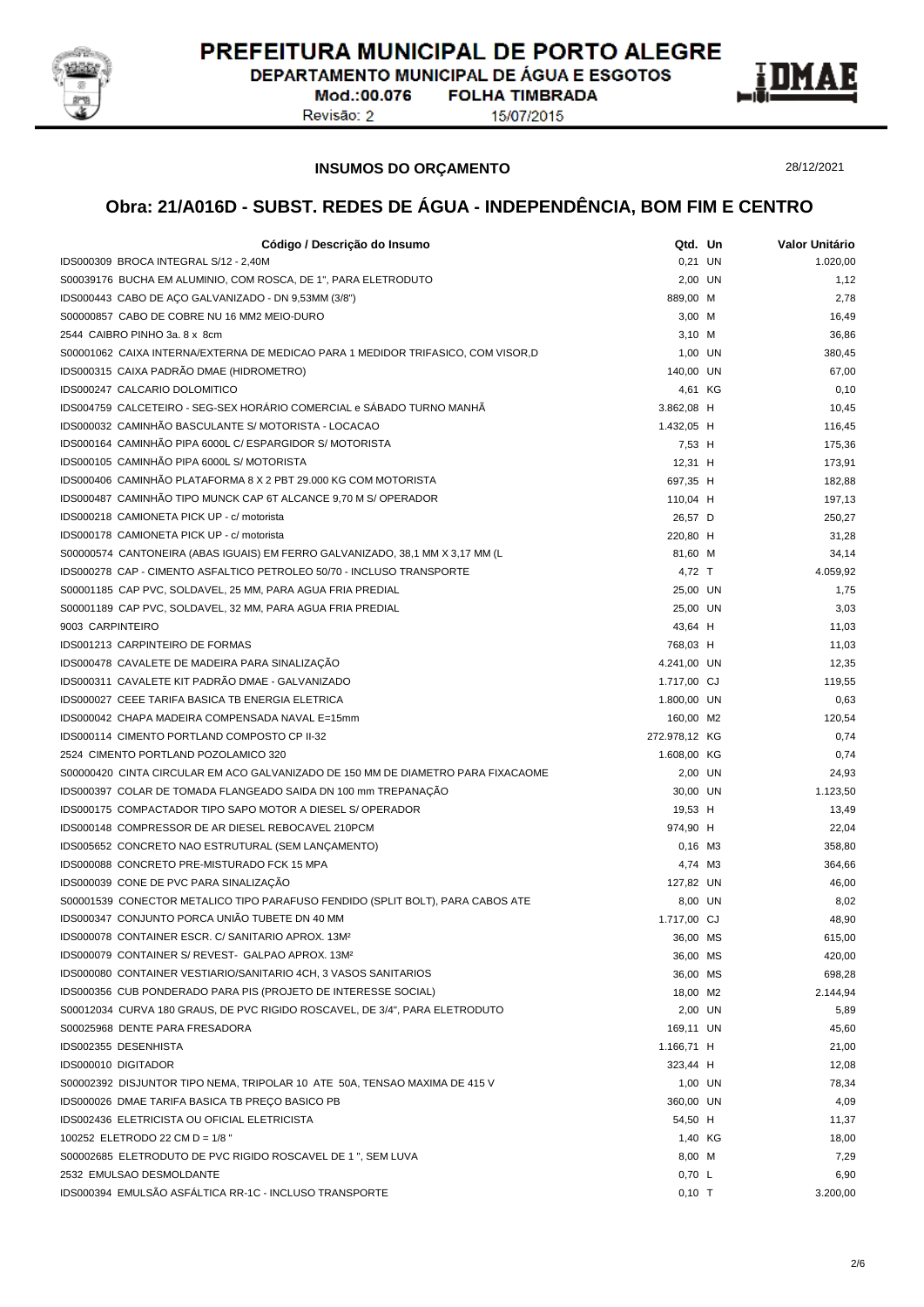

DEPARTAMENTO MUNICIPAL DE ÁGUA E ESGOTOS **FOLHA TIMBRADA** 

Mod.:00.076 Revisão: 2

15/07/2015



**INSUMOS DO ORÇAMENTO**

28/12/2021

| Código / Descrição do Insumo                                                                  | Qtd. Un     | Valor Unitário |
|-----------------------------------------------------------------------------------------------|-------------|----------------|
| IDS000004 ENGENHEIRO JUNIOR OU ARQUITETO                                                      | 3.989,73 H  | 35,96          |
| IDS000005 ENGENHEIRO PLENO                                                                    | 566,87 H    | 47,95          |
| IDS000037 EQUIPAMENTO DE COMPUTADOR                                                           | 1.286,71 H  | 1,71           |
| IDS000425 ESCAVADEIRA HIDRÁULICA 155 HP CAPACIDADE 1,20 M3 C/ OPERADOR                        | 276,47 H    | 212,82         |
| IDS000089 ESCORA DE EUCALIPTO                                                                 | 364,98 M    | 4,21           |
| IDS000248 ESCORA METALICA 1,90 A 3,20 - REGULAVEL - LOCAÇÃO                                   | 1,50 MS     | 12,25          |
| IDS000423 ESCORAMENTO BLINDADO PESADO- CONJ. METÁLICO BLINDAGEM 3,00 X 2,40 m                 | 4,46 M      | 12,21          |
| IDS000404 ESPARGIDOR ASFALTO PRESSUR, TANQ 6 M <sup>3</sup> , AQUEC, ESPARGIDORA 3,6 C/ OPERA | 21,81 H     | 236,95         |
| IDS000369 ESPAÇADOR PLÁSTICO TIPO CADEIRINHA                                                  | 40,00 UN    | 0,28           |
| IDS000038 ESTAÇÃO TOTAL - TOPOGRAFIA - LOCAÇÃO                                                | 8,68 MS     | 900,00         |
| IDS000022 FERREIRO                                                                            | 9,87 H      | 11,09          |
| IDS000341 FERTILIZANTE ORGANICO COMPOSTO                                                      | 4,08 KG     | 1,55           |
| S00000937 FIO DE COBRE, SOLIDO, CLASSE 1, ISOLACAO EM PVC/A, ANTICHAMA BWF-B, SEC             | 27,00 M     | 8,95           |
| 8575 FIO SINGELO 1,5mm2 - 750V                                                                | 77,50 M     | 2,11           |
| S00000406 FITA ACO INOX PARA CINTAR POSTE, $L = 19$ MM, $E = 0.5$ MM (ROLO DE 30M)            | $0,13$ UN   | 83,40          |
| IDS000228 FITA SUBTERRANEA P/ ADUTORA                                                         | 25,00 M     | 8,75           |
| IDS000073 FITA VEDA ROSCA EM ROLOS DE 18 MM X 10 M (L X C)                                    | 5,00 UN     | 4,49           |
| IDS000367 FORNECIMENTO DE CONCRETO USINADO FCK 35 MPA                                         | 0,64 M3     | 309,65         |
| IDS000368 FORNECIMENTO DE FIBRAS DE AÇO                                                       | 20,12 KG    | 5,66           |
| IDS000370 FORNECIMENTO DE GANCHO OLHAL DE SUSPENSÃO C/ TUBO ROSQUEÁVEL                        | 4,00 UN     | 34,48          |
| IDS000091 FOSSA SEPTICA 10 PESSOAS RESID. P.DMAE                                              | 1,00 UN     | 4.214,08       |
| IDS000479 FRESADORA DE ASFALTO A FRIO SOBRE RODAS FRESAGEM DE 1,0 M C/ OPERADOR               | 21,85 H     | 539,09         |
| IDS000273 GEORADAR - GPR C/ ANTENA DUPLA FREQUENCIA 250-700Mhz                                | 31,90 H     | 19,35          |
| IDS000231 GPS DE PRECISÃO - LOCAÇÃO                                                           | 1,34 MS     | 1.000,00       |
| S00005076 GRAMPO DE ACO POLIDO 1 " X 9                                                        | 28,84 KG    | 21,78          |
| 2536 GUIA PINHO 3a. 2,5 x 15cm - 1 x 6"                                                       | 3,78 M      | 19,89          |
| IDS000310 HIDRANTE DE COLUNA COMPLETO DN 100                                                  | 14,00 UN    | 4.619,55       |
| IDS000303 IMPRESSÃO P&B e COLORIDA A4 - LASER                                                 | 346,41 UN   | 1,40           |
| IDS002698 INSTALADOR HIDRAULICO                                                               | 2.955,55 H  | 10,92          |
| IDS025964 JARDINEIRO - SEG-SEX HORÁRIO COMERCIAL e SÁBADO TURNO MANHÃ                         | 8,04 H      | 10,78          |
| IDS000437 LADRILHO HIDRAULICO *20 X 20* CM, E= 2 CM, TATIL ALERTA OU DIRECIONA                | 135,00 M2   | 114,73         |
| IDS000438 LADRILHO HIDRAULICO, *30 X 30* CM, E= 2 CM, MILANO, NATURAL                         | 85,23 M2    | 88,88          |
| IDS000182 LAJE DE GRES P/CALCADA 45 X 90CM                                                    | 97,28 M2    | 22,78          |
| 8660 LAMPADA INCANDESCENTE 60W                                                                | 7,75 UN     | 1,92           |
| S00010776 LOCACAO DE CONTAINER 2,30 X 6,00 M, ALT. 2,50 M, PARA ESCRITORIO, INT               | 36,00 ME    | 480,46         |
| S00001892 LUVA EM PVC RIGIDO ROSCAVEL, DE 1", PARA ELETRODUTO                                 | 4,00 UN     | 2,08           |
| S00037424 LUVA, PEAD PE 100, DE 20 MM, PARA ELETROFUSAO                                       | 1.395,00 UN | 11,94          |
| S00037425 LUVA, PEAD PE 100, DE 32 MM, PARA ELETROFUSAO                                       | 311,00 UN   | 12,87          |
| S00004006 MADEIRA SERRADA EM PINUS, MISTA OU EQUIVALENTE DA REGIAO - BRUTA                    | 0,85 M3     | 1.282,76       |
| IDS000316 MANTA MEMBRANA IMPERMEABILIZANTE ASFALTICA                                          | 5,40 KG     | 21,39          |
| IDS000318 MAQUINA DE CORTAR ASFALTO                                                           | 79,09 H     | 24,43          |
| IDS000151 MARTELETE OU ROMPEDOR PNEUMATICO MANUAL S/ COMPRESSOR S/ OPERADOR                   | 560,42 H    | 30,75          |
| IDS000017 MESTRE DE OBRAS -SEG-SEX -HORÁRIO COMERCIAL e SÁBADO TURNO MANHÃ                    | 3.960,00 H  | 22,70          |
| IDS000124 MINIESCAVADEIRA SOBRE ESTEIRAS - BOBCAT C/ OPERADOR                                 | 927,60 H    | 88,98          |
| IDS000396 MOTONIVELADORA C/ OPERADOR                                                          | 12,33 H     | 214,68         |
| 2504 MOTOR ELETRICO 2HP P/VIBRADOR LOCACAO                                                    | $0,18$ D    | 44,00          |
| IDS004093 MOTORISTA DE CAMINHÃO -SEG-SEX HORÁRIO COMERCIAL e SÁBADO TURNO MANHÃ               | 1.424,89 H  | 11,82          |
| IDS004095 MOTORISTA DE VEICULO LEVE                                                           | 17,23 H     | 11,04          |
| IDS000179 MOTOSERRA COM MOTOR A GASOLINA                                                      | 27,41 H     | 3,23           |
| IDS000169 MUDA PARA PLANTIO - FUSTE >= 1,80M                                                  | 10,45 UN    | 35,51          |
| IDS000399 MÁQUINA DE FURAR TUBO TREPANAÇÃO                                                    | 60,00 H     | 2,40           |
| IDS000144 NIVEL OTICO C/ PRECISÃO                                                             | 1.249,71 H  | 2,48           |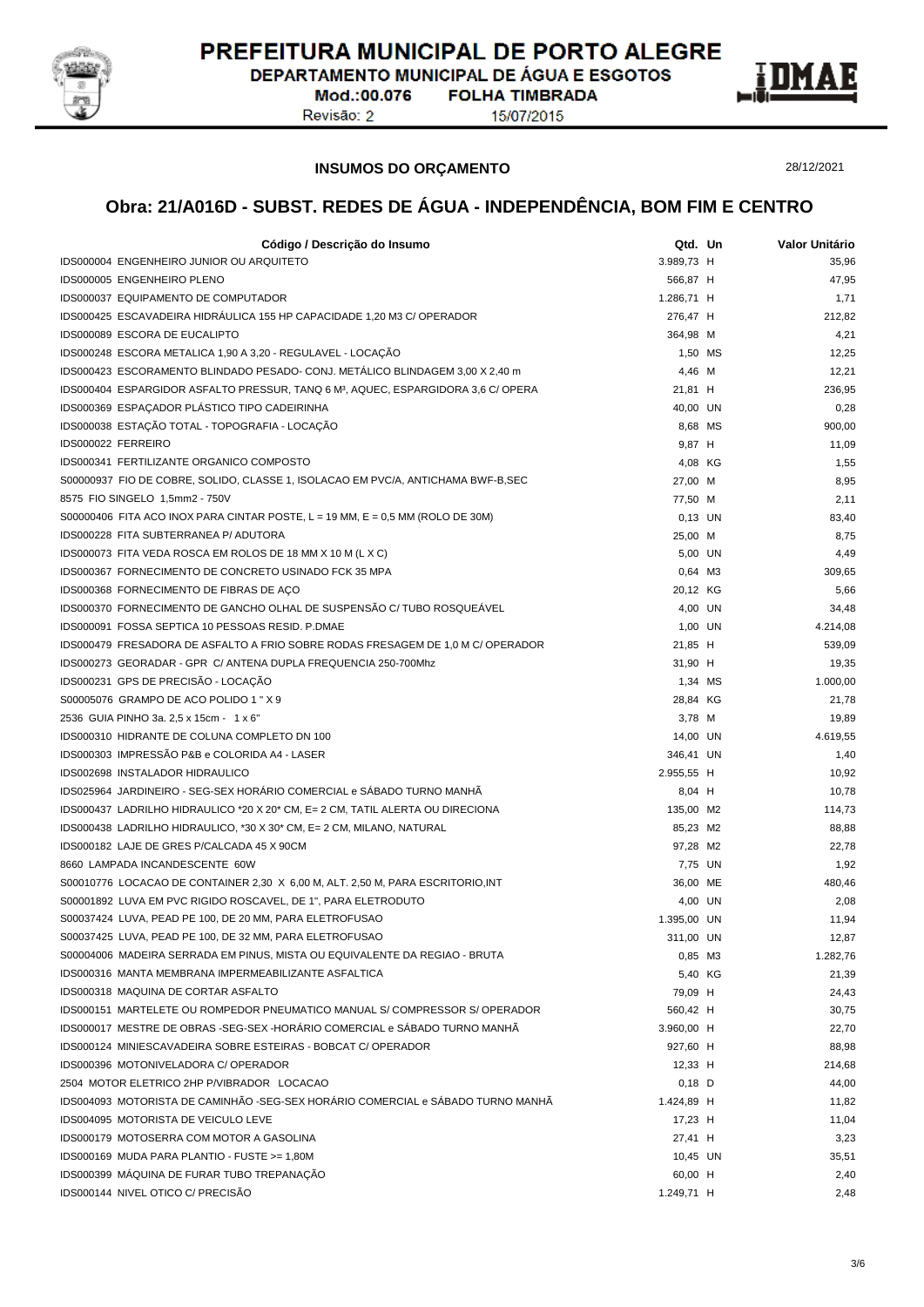

DEPARTAMENTO MUNICIPAL DE ÁGUA E ESGOTOS **FOLHA TIMBRADA** 

Mod.:00.076 Revisão: 2

15/07/2015



**INSUMOS DO ORÇAMENTO**

28/12/2021

| Código / Descrição do Insumo                                                     | Qtd. Un     | Valor Unitário |
|----------------------------------------------------------------------------------|-------------|----------------|
| IDS000388 OPERADOR DE TRATOR - SEG-SEX HORÁRIO COMERCIAL e SÁBADO TURNO MANHÃ    | 745,85 H    | 22,35          |
| IDS000109 OPERADOR GUINDASTE                                                     | 110,04 H    | 12,25          |
| <b>IDS000136 OPERADOR MAQUINAS E TRATORES DIVERSOS</b>                           | 5,06 H      | 12,08          |
| IDS004257 OPERADOR MARTELETE COMPACTADOR -SEG-SEX HOR.COMERCIAL e SÁBADO T MANHÃ | 2.720,93 H  | 11,51          |
| IDS004234 OPERADOR RETROESCAVADEIRA                                              | 163,96 H    | 13,98          |
| IDS000426 OPERADOR RETROESCAVADEIRA -SEG-SEX HOR. COMERCIAL e SÁBADO TURNO MANHÃ | 560,26 H    | 13,98          |
| IDS000147 OPERADOR ROLO COMPACTADOR                                              | $12,31$ H   | 10,55          |
| IDS000149 PA CARREGADEIRA SOBRE RODAS C/ OPERADOR                                | 87,92 H     | 168,57         |
| S00004346 PARAFUSO DE FERRO POLIDO, SEXTAVADO, COM ROSCA PARCIAL, DIAMETRO 5/8"C | 2,00 UN     | 7,96           |
| IDS000158 PARALELEPIPEDO GRANITICO                                               | 13,14 ML    | 1.724,85       |
| 16042 PEDRA DE GRES 12 x 25 x 50cm                                               | 528.00 UN   | 3,70           |
| IDS000086 PEDRA PORTUGUESA                                                       | 51,45 M2    | 240,55         |
| 9043 PEDREIRO                                                                    | 14,96 H     | 11,16          |
| IDS004750 PEDREIRO - SEG-SEX HORÁRIO COMERCIAL e SÁBADO TURNO MANHÃ              | 3.158,01 H  | 11,16          |
| IDS000292 PERFURATRIZ DIAMANTADA TIPO HILTI                                      | 347,76 H    | 3,17           |
| IDS000442 PERFURATRIZ HORIZONTAL SOBRE ESTEIRA, TORQUE MÁXIMO 600KG              | 745,85 H    | 81,92          |
| IDS000138 PEÇA DE MADEIRA NÃO APARELHADA 1 X 7,50 cm                             | 740,34 M    | 1,71           |
| IDS000071 PEÇA MADEIRA 3A QUALIDADE 2,5 x10CM NÃO APARELHADA                     | 99,46 M     | 3,09           |
| IDS000034 PEÇA MADEIRA DE LEI 2,5x7,5cm (1"x3")                                  | 16,00 M     | 4,62           |
| IDS000069 PEÇA MADEIRA DE LEI 6 X 12 CM                                          | 249,48 M    | 17,99          |
| IDS000044 PEÇA MADEIRA NATIVA/REGIONAL 2,5x7,0cm                                 | 100,00 M    | 2,13           |
| IDS000043 PEÇA MADEIRA NATIVA/REGIONAL 7,5x12,50cm (3X5")                        | 22,72 M     | 16,15          |
| IDS000035 PEÇA MADEIRA NATIVA/REGIONAL 7,5x7,5cm (3x3)                           | 10,56 M     | 6,10           |
| IDS000033 PLACA DE OBRA ADESIVADA                                                | 16,00 M2    | 267,50         |
| IDS000172 PLACA VIBRATORIA COMPACTADOR C/ MOTOR DIESEL S/ OPERADOR               | 2.498,76 H  | 7,89           |
| IDS000304 PLOTAGEM PB EM PDF                                                     | 42,14 M2    | 10,00          |
| IDS000313 PLUG EM PVC DN 3/4                                                     | 1.717,00 UN | 1,16           |
| S00004897 PLUG PVC, ROSCAVEL 1", PARA AGUA FRIA PREDIAL                          | 25,00 UN    | 3,26           |
| S00004896 PLUG PVC, ROSCAVEL 3/4", PARA AGUA FRIA PREDIAL                        | 25,00 UN    | 1,16           |
| S00004491 PONTALETE *7,5 X 7,5 * CM EM PINUS, MISTA OU EQUIVALENTE DA REGIAO -   | 381,69 M    | 5,70           |
| 2540 PONTALETE PINHO 3a. 3 x 3"                                                  | 40,76 M     | 24,99          |
| S00025969 PORTA DENTE PARA FRESADORA                                             | 22,55 UN    | 429,41         |
| S00005061 PREGO DE ACO POLIDO COM CABECA 18 X 27 (2 1/2 X 10)                    | 15,12 KG    | 21,20          |
| IDS000142 PREGO POLIDO COM CABECA 2 1/2 X 10                                     | 15,00 KG    | 21,20          |
| 2533 PREGOS BITOLAS VARIADAS                                                     | 7,00 KG     | 21,57          |
| IDS000036 PREGOS BITOLAS VARIADAS                                                | 535,32 KG   | 21,57          |
| IDS000343 PROFISSIONAL NIVEL SUPERIOR                                            | 328,00 H    | 47,95          |
| IDS000154 RETROESCAVADEIRA S/ RODAS C/ CARREGADEIRA S/ OPERADOR                  | 441,59 H    | 88,19          |
| IDS005875 RETROESCAVADEIRA, 74HP - (VU = 6 ANOS) - CHP DIURNO C/ OPERADOR        | 27,78 H     | 114,41         |
| IDS005871 ROLO COMPACTADOR DE PNEUS ESTATICO - PRODUTIVA - C/ OPERADOR           | 32,67 H     | 167,11         |
| IDS005684 ROLO COMPACTADOR VIBRATORIO 6,6T- PRODUTIVA - C/ OPERADOR              | 32,67 H     | 126,84         |
| IDS000161 ROLO COMPACTADOR VIBRATORIO LISO S/ OPERADOR                           | $12,31$ H   | 101,61         |
| 16051 ROLO LISO CG-11<br><b>LOCACAO</b>                                          | 2,79 H      | 125,00         |
| IDS000176 SAIBRO PARA ARGAMASSA                                                  | 1,92 M3     | 63,49          |
| IDS000087 SAIBRO POSTO OBRA                                                      | 4.229,37 M3 | 56,95          |
| 16104 SARRAFO PINHO 3a. 2,5 x 10,0cm                                             | 36,12 M     | 10,95          |
| 9046 SERVENTE                                                                    | 87,70 H     | 9,28           |
| IDS006111 SERVENTE -SEG-SEX HORÁRIO COMERCIAL e SÁBADO TURNO MANHÃ               | 54.127,35 H | 9,28           |
| IDS000040 SINALIZAÇÃO - TIPO PISCA-PISCA                                         | 365,32 UN   | 69,19          |
| IDS000274 SOFTWARE DE ANALISE 3D P/ PROCESSAMENTO DO LEVANTAMENTO                | 0,40 CJ     | 22.000,00      |
| IDS006160 SOLDADOR                                                               | 456,92 H    | 13,13          |
| IDS006173 SONDADOR                                                               | 220,80 H    | 12,82          |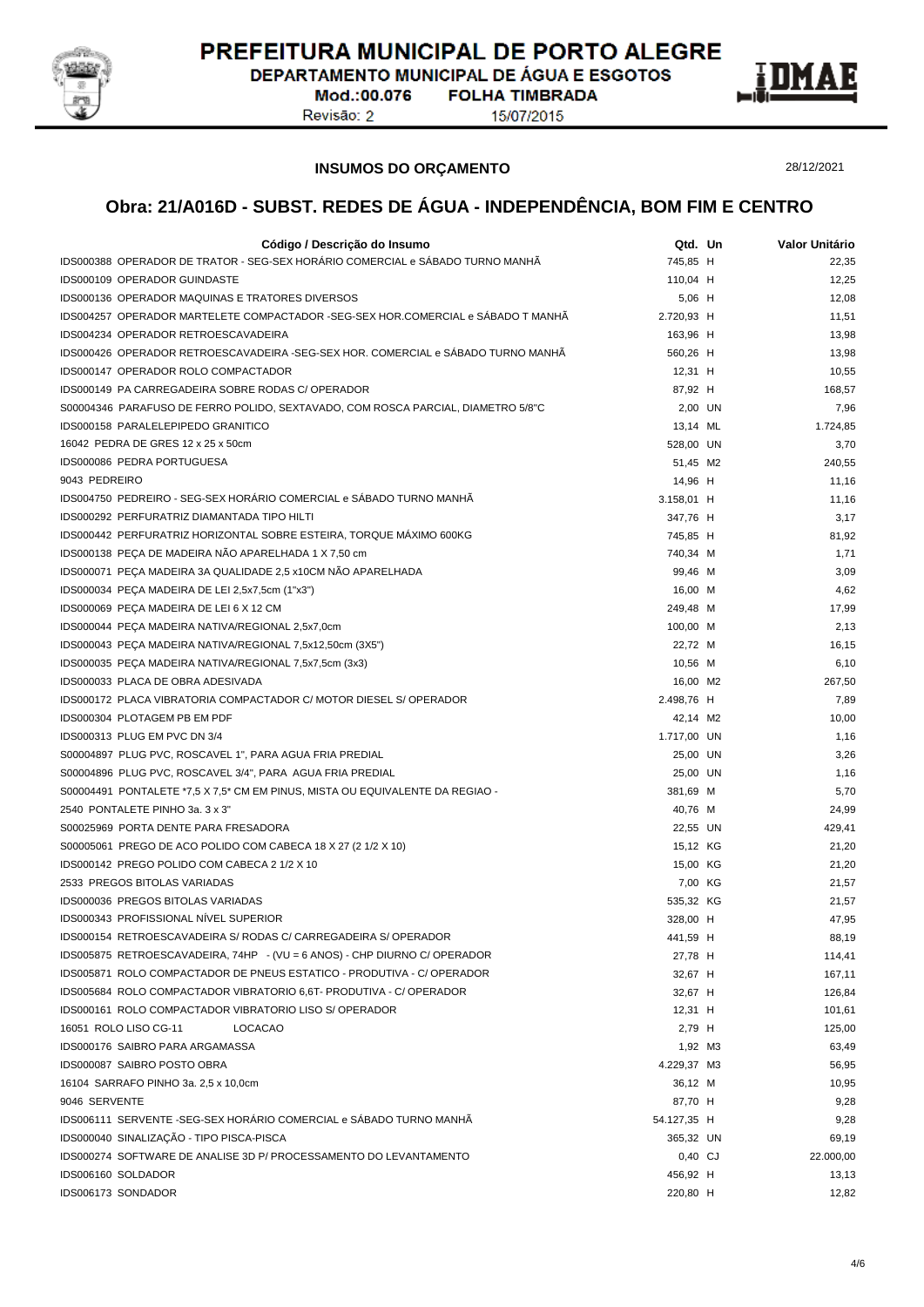

DEPARTAMENTO MUNICIPAL DE ÁGUA E ESGOTOS **FOLHA TIMBRADA** 

Mod.:00.076 Revisão: 2

15/07/2015



**INSUMOS DO ORÇAMENTO**

28/12/2021

| Código / Descrição do Insumo                                                     | Qtd. Un     | Valor Unitário |
|----------------------------------------------------------------------------------|-------------|----------------|
| 8689 SUPORTE PENDENTE LAMPADA INCANDESCENTE                                      | 7,75 UN     | 1,91           |
| 2538 TABUA DE PINHO 3a. 1 x 12"                                                  | 43,48 M     | 35,44          |
| IDS000102 TABUA MADEIRA 3A QUALIDADE 2,5 x23,00cm - NÃO APARELHADA               | 1.093,26 M  | 6,89           |
| IDS000041 TABUA MADEIRA LEI E=2,5cm (1")                                         | 3,78 M2     | 77,69          |
| S00006189 TABUA NAO APARELHADA *2,5 X 30* CM, EM MACARANDUBA, ANGELIM OU EQUIVRE | 32,39 M     | 16,39          |
| 16013 TABULETA DE MADEIRA 50 x 50cm                                              | 4,03 UN     | 116,00         |
| S00021069 TAMPA FOFO 9KG CARGA MAX 12500KG D = 100MM P/ CAIXA REGISTRO DE AGUA   | 51,00 UN    | 58,00          |
| IDS000213 TAMPÃO FD DN 600mm ARTIC. PESADO - Inclui transporte                   | 4,00 UN     | 845,30         |
| IDS000403 TANQUE DE ASFALTO ESTACIONÁRIO CAPACIDADE 30.000L                      | 21,81 H     | 189,50         |
| IDS007035 TANQUE ESTACIONARIO CAP 30                                             | $0,05$ H    | 189,50         |
| IDS000229 TANQUE P/ ASFALTO + AQUECEDOR TERMICO                                  | 6,53 H      | 189,50         |
| IDS000451 TAXA DE DEPOSIÇÃO (DESCARTE) DE MATERIAL ESCAVADO                      | 7.479,00 M3 | 15,00          |
| IDS000031 TAXA RESPONSABILIDADE TECNICA - ACIMA DE R\$ 15.000,01                 | 15,30 UN    | 233,94         |
| 300265 TE DE SERVIÇO PEAD 110 X 20                                               | 1.245,00 UN | 207,56         |
| 300266 TE DE SERVIÇO PEAD 110 X 32                                               | 277,00 UN   | 240,08         |
| 300269 TE DE SERVIÇO PEAD 160 X 20                                               | 89,00 UN    | 303,26         |
| 300270 TE DE SERVIÇO PEAD 160 X 32                                               | 20,00 UN    | 269,87         |
| 300273 TE DE SERVIÇO PEAD 225 X 20                                               | 61,00 UN    | 177,02         |
| 300274 TE DE SERVIÇO PEAD 225 X 32                                               | 14,00 UN    | 776,93         |
| IDS000157 TE DE SERVIÇO PEAD 63x20                                               | 1,00 UN     | 164,75         |
| IDS000275 TECNICO DE SONDAGEM                                                    | 31,90 H     | 11,81          |
| IDS000440 TECNICO EM SEGURANÇA DO TRABALHO                                       | 792,00 H    | 15,98          |
| S00037524 TELA PLASTICA LARANJA, TIPO TAPUME PARA SINALIZACAO, MALHA RETANGUL1.2 | 565,41 M    | 3,00           |
| IDS000028 TELEFONE TARIFA BASICA                                                 | 18,00 UN    | 49,90          |
| IDS000216 TERRA VEGETAL POSTO OBRA                                               | 0,39 M3     | 194,89         |
| IDS000084 TIJOLO MACICO 20,0 X 10,0 X 5,0CM                                      | 4.500,00 UN | 0,74           |
| IDS007592 TOPOGRAFO                                                              | 2.336,25 H  | 16,69          |
| IDS000401 TRATOR DE PNEUS POT 105 CV TRAÇÃO 4 X 4, PESO C/LASTRO 5775 KG C/OPE   | 21,81 H     | 199,49         |
| IDS000155 TRATOR ESTEIRA S/ OPERADOR                                             | 5,42 H      | 142,72         |
| 100054 TUBO CERAMICO JE PB 150                                                   | 262,08 M    | 31,36          |
| IDS000279 TUBO CONCRETO ARMADO ESGOTO SANIT EA-2 PB JE DN 400 MM                 | 260,00 M    | 175,16         |
| IDS000281 TUBO CONCRETO ARMADO ESGOTO SANIT EA-2 PB JE DN 600 MM                 | 32,00 M     | 375,94         |
| S00040335 TUBO DE CONCRETO ARMADO PARA ESGOTO SANITARIO, CLASSE EA-2, COM ENCAIP | 51,00 M     | 159,03         |
| IDS000205 TUBO FD PB DN 400mm K-7                                                | 25,00 M     | 1.077,61       |
| IDS000189 TUBO PEAD PB DE 110MM PE 80 SDR 13,6 AGUA                              | 17.599,60 M | 92,37          |
| IDS000190 TUBO PEAD PB DE 160MM PE 80 SDR 13,6 AGUA                              | 1.261,55 M  | 194,57         |
| IDS000166 TUBO PEAD PB DE 20mm PE 80 SDR 9 AGUA                                  | 5.533,18 M  | 4,59           |
| IDS000193 TUBO PEAD PB DE 225MM PE 80 SDR 13,6 AGUA                              | 865,95 M    | 384,58         |
| IDS000195 TUBO PEAD PB DE 315MM PE 80 SDR 13,6 AGUA                              | 775,10 M    | 752,29         |
| IDS000167 TUBO PEAD PB DE 32mm PE 80 SDR 11 AGUA                                 | 1.154,03 M  | 9,63           |
| IDS000340 TUTORAMENTO PARA MUDAS C/ AMARRAS                                      | 2,61 M      | 7,86           |
| IDS000276 UFM - TAXA MUNICIPAL                                                   | 2.000,00 UN | 4,94           |
| IDS005808 USINA DE ASFALTO A QUENTE FIXA CAP 40/80T/H C/ OPERADOR                | $3,26$ H    | 2.731,08       |
| IDS000395 USINA DE ASFALTO FRIO C/ OPERADOR                                      | $0,02$ H    | 131,17         |
| IDS000398 VALVULA GAVETA FLANGEADA DN 100 mm TREPANAÇÃO                          | 21,00 UN    | 638,03         |
| IDS000400 VALVULA GAVETA FLANGEADA DN 300 mm TREPANAÇÃO                          | 9,00 UN     | 3.156,50       |
| IDS000402 VASSOURA MECANICA REBOCAVEL C/ ESCOVA CILINDRICA LARG UTIL 2,44M       | 24,86 H     | 11,01          |
| IDS000024 VEICULO UTILITARIO - C/ MOTORISTA                                      | 3,00 MS     | 3.364,43       |
| IDS000025 VEICULO UTILITARIO - C/ MOTORISTA                                      | 58,29 D     | 152,93         |
| IDS000474 VEICULO UTILITÁRIO C/ MOTORISTA                                        | 288,00 H    | 19,12          |
| IDS000094 VIBRADOR DE IMERSÃO C/ MOTOR ELETRICO                                  | $0,92$ H    | 1,97           |
| IDS005835 VIBROACABADORA S/ESTEIRAS 105CV CAP ATE 450T/H-PRODUTIVA-C/ OPERADOR   | 32,64 H     | 354,02         |
|                                                                                  |             |                |